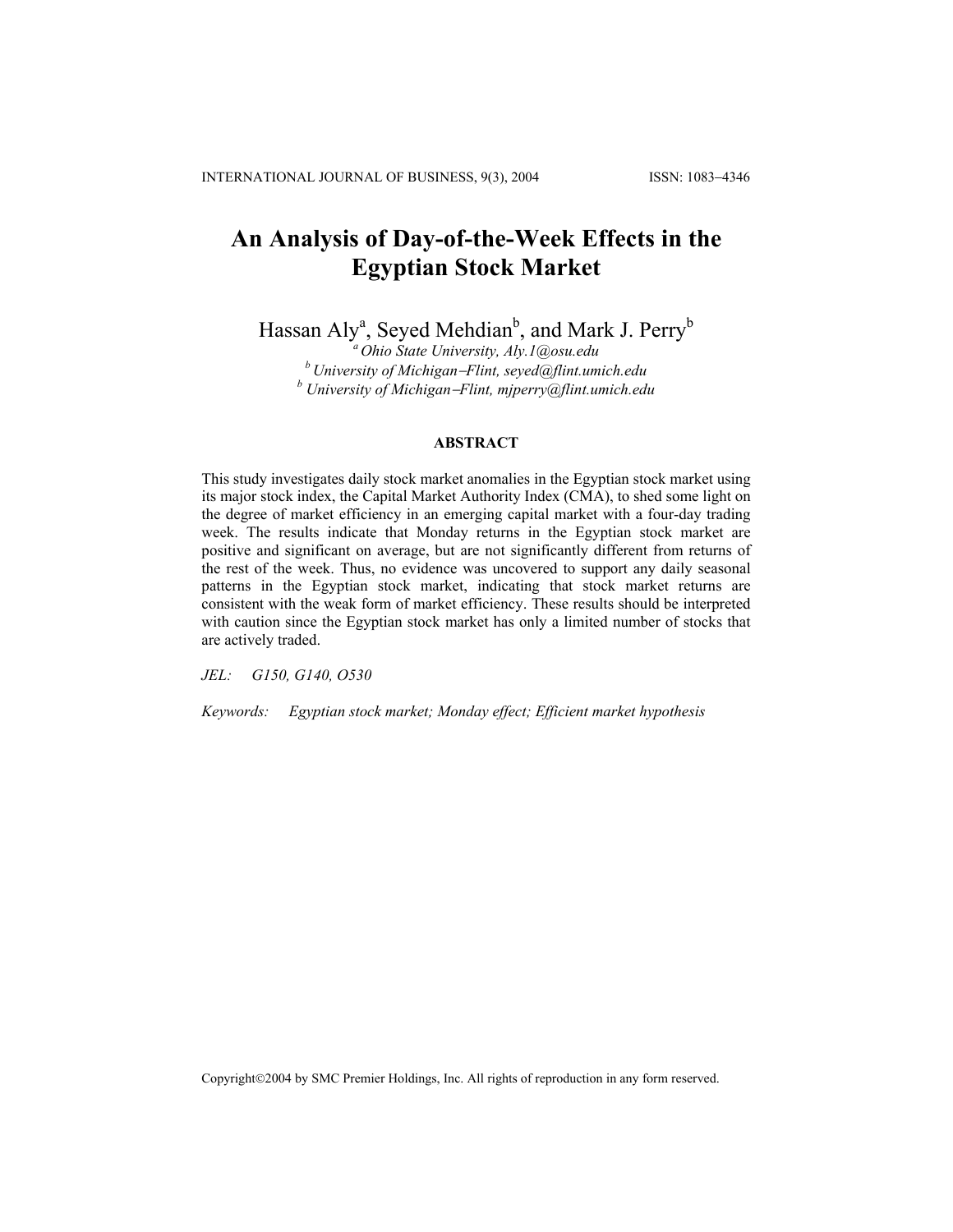# **I. INTRODUCTION**

A large number of studies have documented a day-of-the-week effect and other seasonal anomalies in asset returns in U.S. financial markets. One of these anomalies is the Monday seasonal effect, which typically occurs when asset returns are lower or negative on Mondays relative to other days of the week (see for example French (1980), Gibbons and Hess (1981), Lakonishok and Levi (1982), Smirlock and Starks (1986), Lakonishok and Smidt (1988), Wang, Li and Erickson (1997), Kamara (1997) and Mehdian and Perry (2001)). There are also studies that support the presence of stock return anomalies in international asset markets (see Gultekin and Gultekin (1983), Kim (1989), Jaffe, Westerfield and Ma (1989), Solnik and Basquest (1990), Dubois and Louvet (1996) and Mehdian and Perry (1999)).

The evidence of equity market anomalies contradicts the prediction of the efficient market hypothesis (EMH), at least in its weak form, because the predictable movements in asset prices provide investors with opportunities to generate abnormal returns. In addition, stock market anomalies may result from an inefficient flow of information in financial markets, which is a violation of an underlying assumption of the EMH.

While seasonal effects in advanced equity markets have been investigated extensively, emerging markets have received less attention. In emerging markets, it is possible that the dissemination of information is restricted due to the possible manipulation of financial information by market participants and a lack of strict disclosure requirements imposed by the stock market regulatory agencies. We therefore focus on the stock market in Egypt to test for daily stock market anomalies in a typical emerging market. The Egyptian case is also interesting because it operates on a fourday per week trading cycle, in contrast to the more traditional five-day cycle of developed equity markets.

The objective of this paper is to investigate daily stock market anomalies in the Egyptian stock market using its major stock index, the Capital Market Authority Index (CMA), to shed some light on the degree of market efficiency in an emerging capital market. We examine daily stock market returns from April 26, 1998 to June 6, 2001, the period over which Egyptian equities were consistently traded on a four-day per week basis. The results of the paper indicate that Monday returns in the Egyptian stock market are positive and significant, but are not significantly different from returns of the rest of the week. We uncover no evidence to support the presence of any daily seasonal patterns in the Egyptian stock market, indicating that stock market returns there are consistent with the weak form of market efficiency. The rest of the paper is organized as follows. Section II provides an overview of the Egyptian stock market. The data and methodology employed are described in Section III, and Section IV presents the empirical results. Finally, Section V contains a summary and conclusion.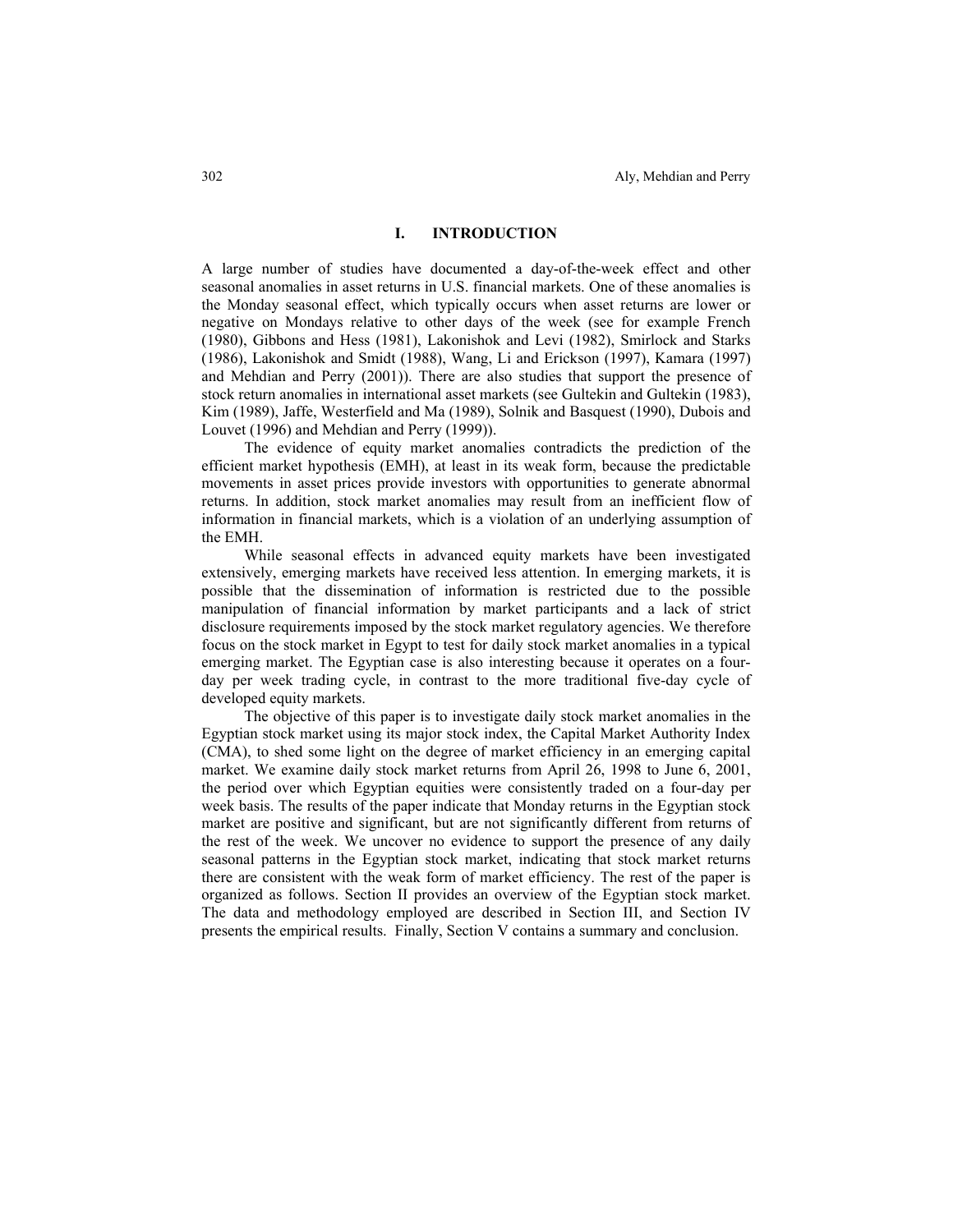# **II. AN OVERVIEW OF THE EGYPTIAN STOCK MARKET**

Egypt has a long and rich history of financial markets. By the late 1800s, Egypt had a sophisticated financial structure including a mature stock exchange in both Alexandria and Cairo (Wilson, 1995). The Egyptian stock market has experienced fundamental changes during four major periods from 1888-1958, 1959-1971, 1972-1992, and 1992 present. In the earliest phase, the market was active and growing at a remarkable rate. By the 1940s, both the Cairo and Alexandria exchanges were very active, and the combined Egyptian Stock Exchange ranked fifth in the world in terms of overall market capitalization. However, in the second period from 1959-1971, the Egyptian stock market was seriously marginalized by government intervention and restrictions that left it effectively inoperable (MohieEldin and Sourial, 2000). In the third period (1972- 1992), serious attempts were made to revive the failing stock market to no avail, and the stock exchange continued to stagnate. Finally, in the 1990s (the fourth period), the Egyptian stock market went through a significant revival due to government liberalization policies. The restructuring of financial markets and privatization programs were key elements in stimulating economic development and capital investment in the 1990s.

Major changes in the organization of the Egyptian stock exchanges took place in January 1997 that significantly reformed the stock market. Today, the stock market once again encompasses the two exchanges at Cairo and Alexandria, both of which are governed by the same regulatory agency, and share a common trading, clearing and settlement system. Several important steps have been taken by the Egyptian government to modernize the stock exchanges. For example, a coherent organization structure with a clear division of authority and responsibilities has been created, a new state-of-the-art trading, clearing and settlement system conforming to international standards has been installed, new membership and trading rules have been legislated, and new arbitration and dispute resolution procedures were developed.

The Capital Market Authority (CMA) was established in 1990s, as the primary regulatory body for the Egyptian stock exchange and it is responsible for the issuance of licenses to all financial intermediaries including the Central Clearing and Depository Company. The CMA is also responsible for the introduction and revision of any laws and regulations pertaining to the efficiency and transparency of the market. The company Misr Central Clearing and Depository (MCSD) oversees the clearing and settlement of all securities transactions. MCSD is a private company whose primary shareholders are 16 banks, 15 brokerage houses and the stock market exchange itself. Together with the CMA, these two agencies work to guarantee that the market functions efficiently and transparently.

The market capitalization of the Egyptian stock exchange has grown by an average of 40% per year since the 1997 reforms, reaching \$36.7 billion by May 2001. Egypt's recent economic reform, mainly the successful implementation of a large privatization program, is often cited as being largely responsible for the rapid growth in Egyptian stock market activities over the last five years. After the early momentum provided by modernization of the exchanges, privately owned companies are now the most active participants in primary and secondary stock offerings. Of the 1,071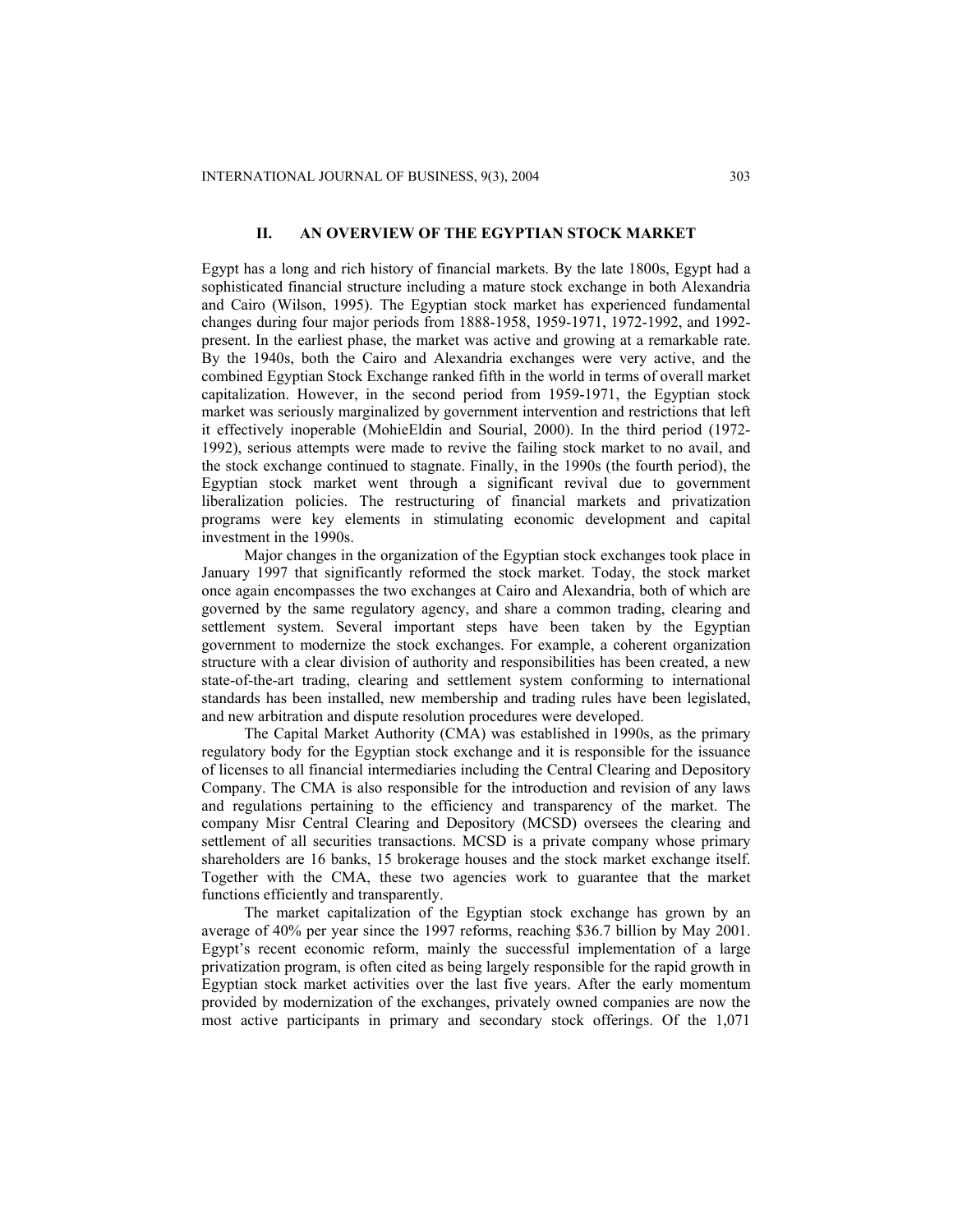companies listed as of March 2001, over 90 are actively traded. More than 400 companies are classified as closed family corporations, which are listed to qualify for certain tax benefits (AMF, 2001).

The overall performance of the Egyptian stock market is measured by the Capital Market Authority (CMA) Index, which covers all listed companies and is calculated and released daily by the CMA. The Egyptian stock market has been included in the International Finance Corporation's composite stock index since January 1997, with a 1% weighting in the overall index. Furthermore, Morgan Stanley Capital International covers the Egyptian stock market on a standalone basis, although it has not yet included Egypt in its benchmark emerging markets index. See Table 1 for more details and summary statistics.

#### **III. DATA AND METHODOLOGY**

The data set used in this paper consists of daily closing values for the major Egyptian stock market index, the CMA Index, from April 26, 1998 to June 6, 2001. Prior to April 1998, stock trading in Egypt took place from Monday to Thursday, and also occasionally on certain Fridays and Sundays, resulting in an irregular pattern of fourday, five-day and six-day trading weeks. The inception date of the sample period was selected here to coincide with the time period when a consistent four-day trading week (Monday through Thursday) was established in April 1998. The daily return for the CMA Index is computed as follows:

$$
R_t = \log (I_t / I_{t-1}) \times 100
$$
 (1)

where  $R_t$  is the daily percentage return on the CMA Index on day t, It and  $I_{t-1}$  are closing values of the stock index on days t and t-1 respectively. Panel B of Table 1 displays summary statistics for the Egyptian stock returns calculated using equation (1). To first investigate the day of the week effect we estimate the following regression equation:

$$
R_{t} = \beta_{1} D_{1} + \beta_{2} D_{2} + \beta_{3} D_{3} + \beta_{4} D_{4} + \varepsilon_{t}
$$
 (2)

where  $R_t$  is the daily return as defined earlier,  $D_1$  through  $D_4$  are dummy variables such that if t is a Monday, then  $D_1=1$  and  $D_1=0$  for all other days, if t is a Tuesday  $D_2=1$ and  $D_2 = 0$  for all other days, and so forth;  $\varepsilon_t$  is a random term and  $\beta_1 - \beta_4$  are coefficients to be estimated using ordinary least squares (OLS). If the Egyptian stock market exhibits a traditional Monday effect, then a) the estimated coefficient  $\beta_1$  is expected to be negative and statistically significant and b) Monday returns should also be significantly less than returns during the rest of the week.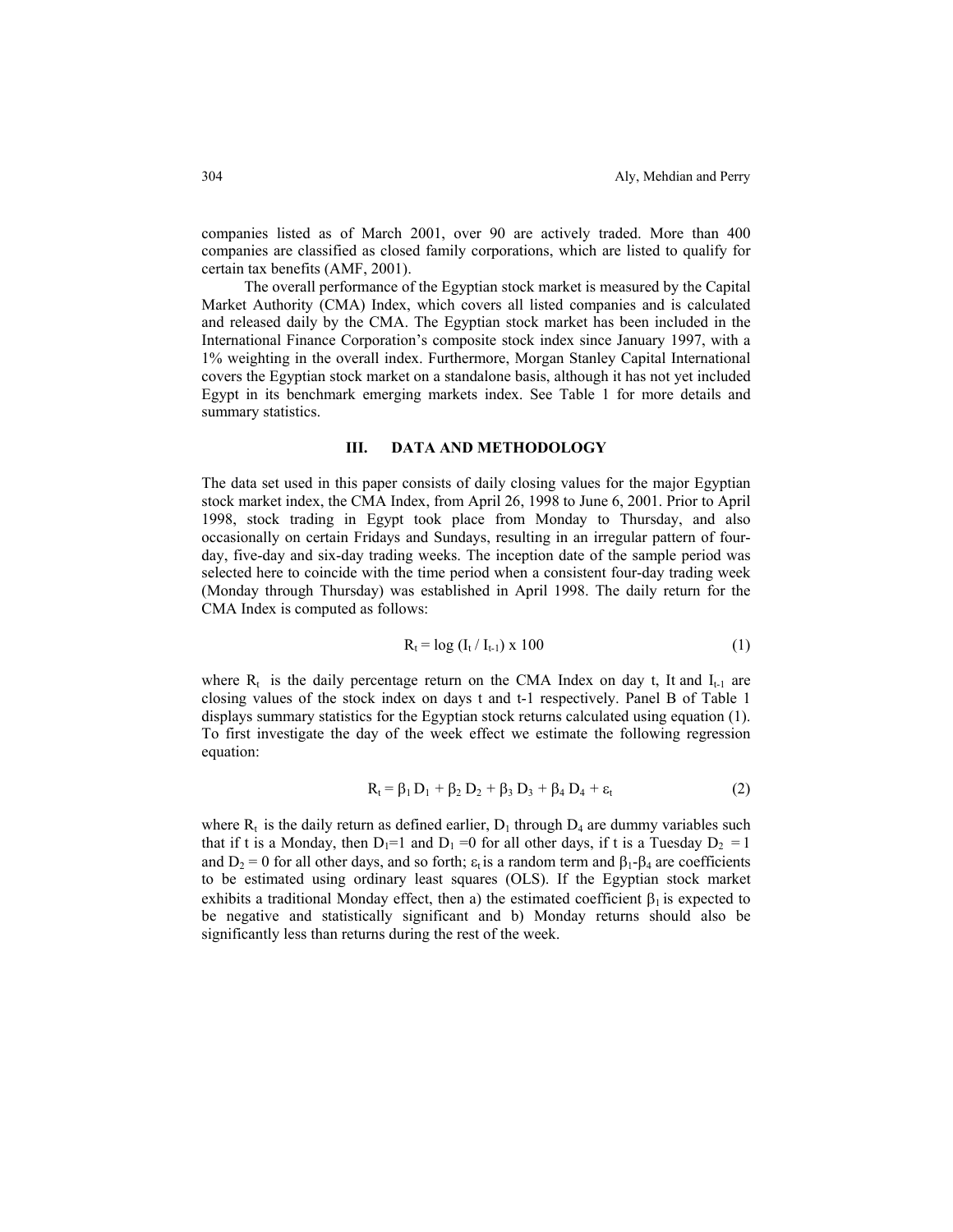| Panel A               |       |         |       |         |         |          |          |
|-----------------------|-------|---------|-------|---------|---------|----------|----------|
|                       | 1994  | 1995    | 1996  | 1997    | 1998    | 1999     | 2000     |
| Market                | 4.3   | 8.1     | 14.2  | 20.9    | 23.8    | 32.6     | 30.8     |
| Capitalization (\$b)  |       |         |       |         |         |          |          |
| Market                | 8%    | 13%     | 21%   | 27%     | 28%     | 36%      | 31%      |
| Capitalization        |       |         |       |         |         |          |          |
| $(\%$ of GDP)         |       |         |       |         |         |          |          |
| Number of listed      | 700   | 746     | 649   | 654     | 874     | 1,033    | 1,076    |
| shares                |       |         |       |         |         |          |          |
| Annual Trading        | 741.2 | 1,115.8 | 3,179 | 7.020.2 | 6,772.2 | 11,329.3 | 10,674.1 |
| Value $(\text{Sm})$   |       |         |       |         |         |          |          |
| Annual Volume of      | 293   | 43.7    | 170.5 | 286.7   | 440.3   | 841.1    | 952.7    |
| Listed Trading        |       |         |       |         |         |          |          |
| (Millions of shares)  |       |         |       |         |         |          |          |
| <b>Egyptian Stock</b> | 238.4 | 213.2   | 296.7 | 359.9   | 382.8   | 624.5    | 626.16   |
| Exchange Index        |       |         |       |         |         |          |          |

| Table 1                                                         |  |
|-----------------------------------------------------------------|--|
| Summary statistics for the Egyptian stock returns and CMA Index |  |

(Source; Cairo & Alex Stock Exchange Statistical Bulletin, CMA, Reuters), and published in http://www.sigma-cap.com/wwwhome2/ese.htm

# **Panel B. Summary Statistics for Daily Returns from April 1998 to June 2001**

| Sample Period             | April 26, 1998 to June 6, 2001 |
|---------------------------|--------------------------------|
| <b>Observations</b>       | 620                            |
| Mean Return               | .07425                         |
| Median Return             | .03382                         |
| Maximum Return            | 3.2405                         |
| Minimum Return            | $-2.6099$                      |
| <b>Standard Deviation</b> | 0.7620                         |
| <b>Skewness</b>           | 0.4482                         |
| Kurtosis                  | 4.6117                         |
| <b>Standard Deviation</b> | 0.7620                         |

**Table 2**  OLS results for day-of-the-week effects

| Variable          | Coefficient                        | Std. Error | t-Statistic | Probability |
|-------------------|------------------------------------|------------|-------------|-------------|
| Monday            | .1394                              | .0626      | 2.2244      | .026        |
| Tuesday           | .0106                              | .0612      | .1739       | .861        |
| Wednesday         | .0913                              | .0608      | 1.5011      | .133        |
| Thursday          | .0599                              | .0608      | .9851       | .325        |
|                   |                                    |            |             |             |
|                   | Chow Test for Structural Stability |            |             |             |
| <b>Breakpoint</b> | October 26, 1999                   |            |             |             |
| F-test            | .387                               |            |             |             |
| Probability       | .817                               |            |             |             |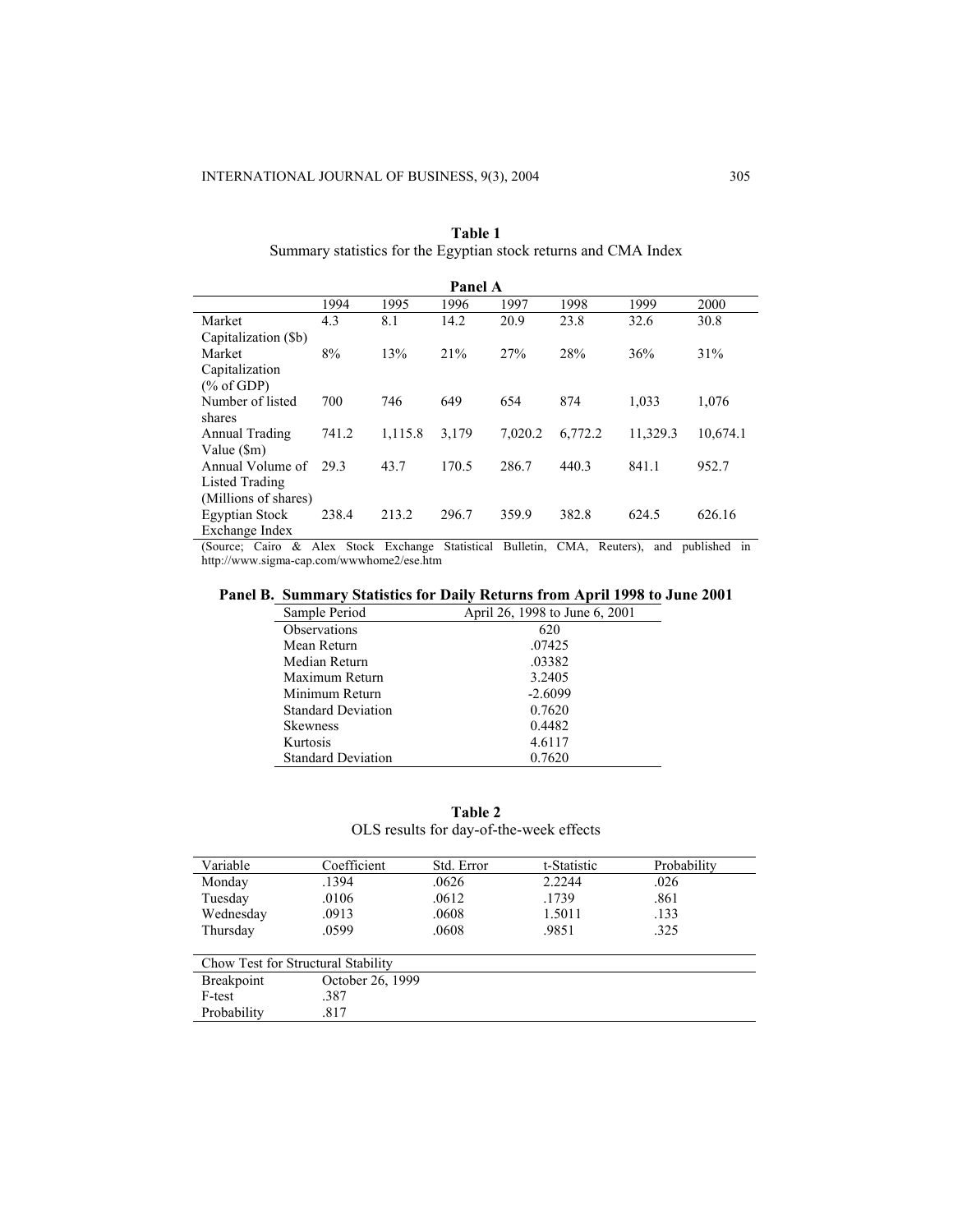# **IV. EMPIRICAL RESULTS**

Equation (2) is estimated for the CMA Index using Ordinary Least Squares and the estimated parameters and related statistics are presented in Table 2. A Chow test indicates that the estimated coefficients reported in Table 2 are structurally stable over the entire sample period. Note that the estimated coefficient for Monday returns is positive and statistically significant (5% level), indicating a positive mean return for Mondays in the Egyptian equity market. This is inconsistent with the results reported in the finance literature for a large number of countries, where significantly lower or negative Monday returns are reported (the traditional Monday effect). Note also that the other coefficients in Table 2 are all positive but none are statistically different from zero.

In order to further investigate the presence of a positive Monday seasonality in the Egyptian equity market, we perform a difference-of-means test of the null hypothesis that the mean return on Monday is equal to the mean return during the rest of the week. As can be seen in Table 3, the difference-of-means test is not statistically significant, indicating that Monday returns are significantly positive, but are not significantly different from the returns during the rest of the week. Therefore, the empirical results do not provide evidence that there is a significant Monday effect in the Egyptian stock market.

|                             | Mean      | Standard Dev. |
|-----------------------------|-----------|---------------|
| Returns on Monday           | 1394      | 1.0606        |
| Returns during Rest of Week | .0542     | .6426         |
| Difference of Means Test    | 92        |               |
| Difference of Variance Test | $2.72***$ |               |

**Table 3**  Monday returns versus returns during the rest of the week

In addition, we note that the standard deviation of Monday returns (1.0606) is higher than the standard deviation during the rest of the week (.6426), and a differenceof-variance test shows that the difference is statistically significant. The significantly positive Monday returns for the CMA Index are consistent with the fact that Monday returns are significantly more volatile than returns during the rest of the week. Taken together, the results in Tables 2 and 3 indicate that a) the Monday effect, to the extent that it exists in the Egyptian stock market, should not be considered a stock market anomaly and b) Egyptian stock market returns are consistent with the weak form of the EMH.

Following the intra-month approach of Wang, Li and Erickson (1997), we further examine the nature of significantly positive Monday returns in the Egyptian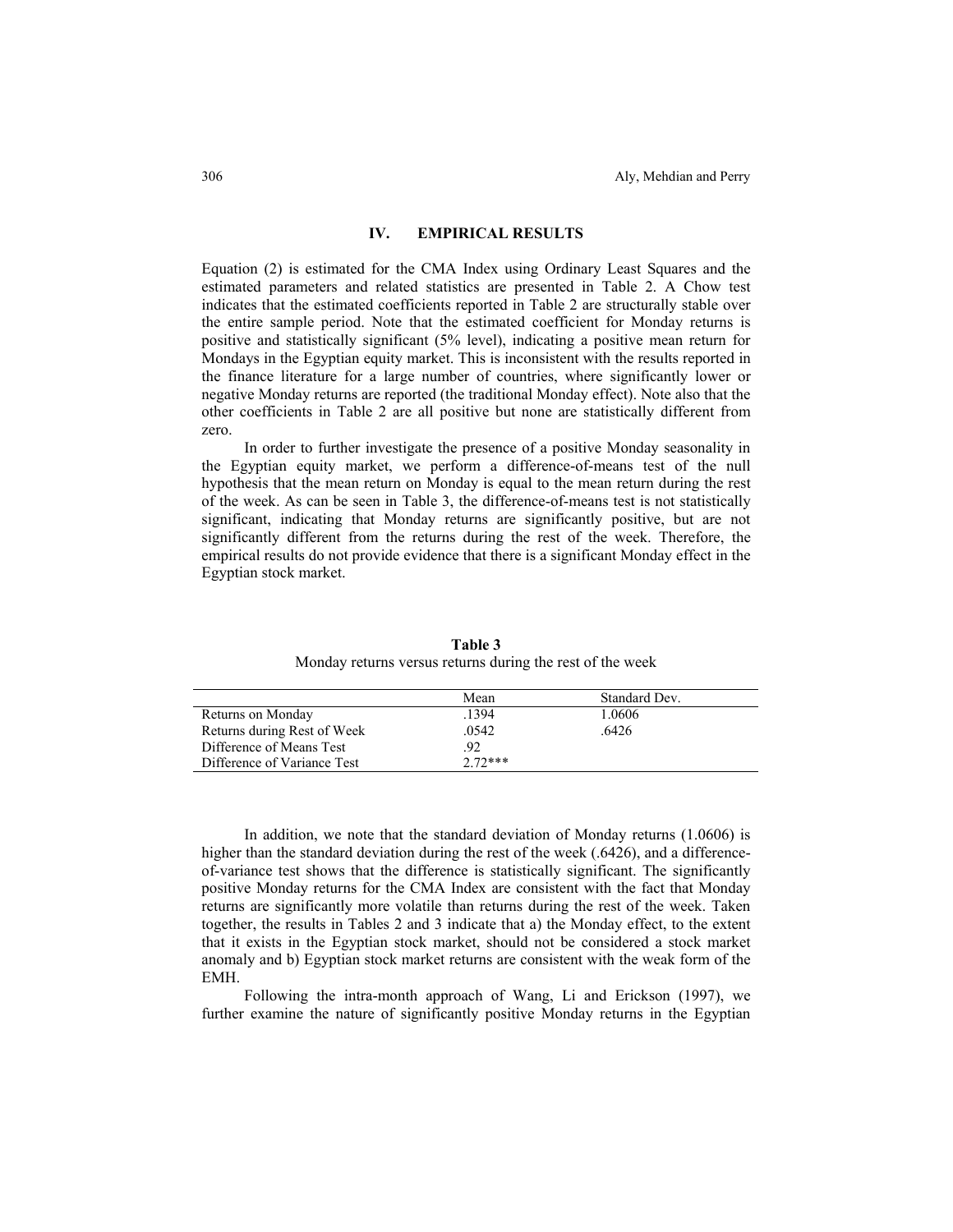equity market. Specifically, we investigate whether the positive Monday returns are caused by returns in the fourth and fifth weeks of the month, as Wang, Li and Erickson find in the U.S. stock market. In order to achieve this, Monday returns are first sorted by the five weeks of the month. We then divide the returns into Monday returns during the first three weeks of the month and Monday returns during the last two weeks of the month, and perform a difference-of-means test of the null hypothesis that Monday returns are equal in the two separate intra-month periods. The results of this investigation are presented in Table 4. As can be seen, the mean return during the first three weeks is higher than the mean return during the last two weeks, but this difference is not statistically significant (t-statistic  $= 1.17$ ). These results suggest that the significantly positive Monday returns for the CMA Index are not caused by the returns during the last two weeks of the month, as Wang et al. find for the U.S. market, providing further evidence of at least a weak-form efficient stock market in Egypt.

| Table 4                             |  |  |  |  |
|-------------------------------------|--|--|--|--|
| Monday returns by week of the month |  |  |  |  |

|               | First 3 weeks | Last 2 weeks | Difference in two Periods |
|---------------|---------------|--------------|---------------------------|
| Mean          | 2327          | .0266        | t-stat = $1.17$           |
| Standard Dev. | 1 0472.       | 1.0735       |                           |

# **V. SUMMARY AND CONCLUSIONS**

In this paper we examine daily returns for the CMA Index from 1998-2001 to test for the Monday effect in the Egyptian equity market. The Egyptian stock market provides a unique opportunity to test for seasonal anomalies in an emerging and recently modernized stock exchange where trading takes place on a four-day week basis (Monday through Thursday) as opposed to the more traditional five-day week. The empirical results indicate that while Monday stock returns are significantly positive, they are not significantly different from returns during the rest of the week. Furthermore, Monday returns are significantly more volatile than returns from Tuesday to Thursday. Hence, the significantly positive returns on Monday are associated with returns that are more risky.

In addition, an intra-month return analysis provides evidence to indicate that the significantly positive Monday returns are not caused by higher returns during the last two weeks of the month, as Wang, Li and Erickson have found for the U.S. stock market. The overall implication of this study suggests that the emerging Egyptian market is at least weakly efficient. Therefore, no specific trading rule can be exploited to generate abnormal stock returns in the Egyptian stock market.

Finally, it is important to note that Egypt, like other emerging equity markets has an immature capital market. Thus, the results presented here should be interpreted